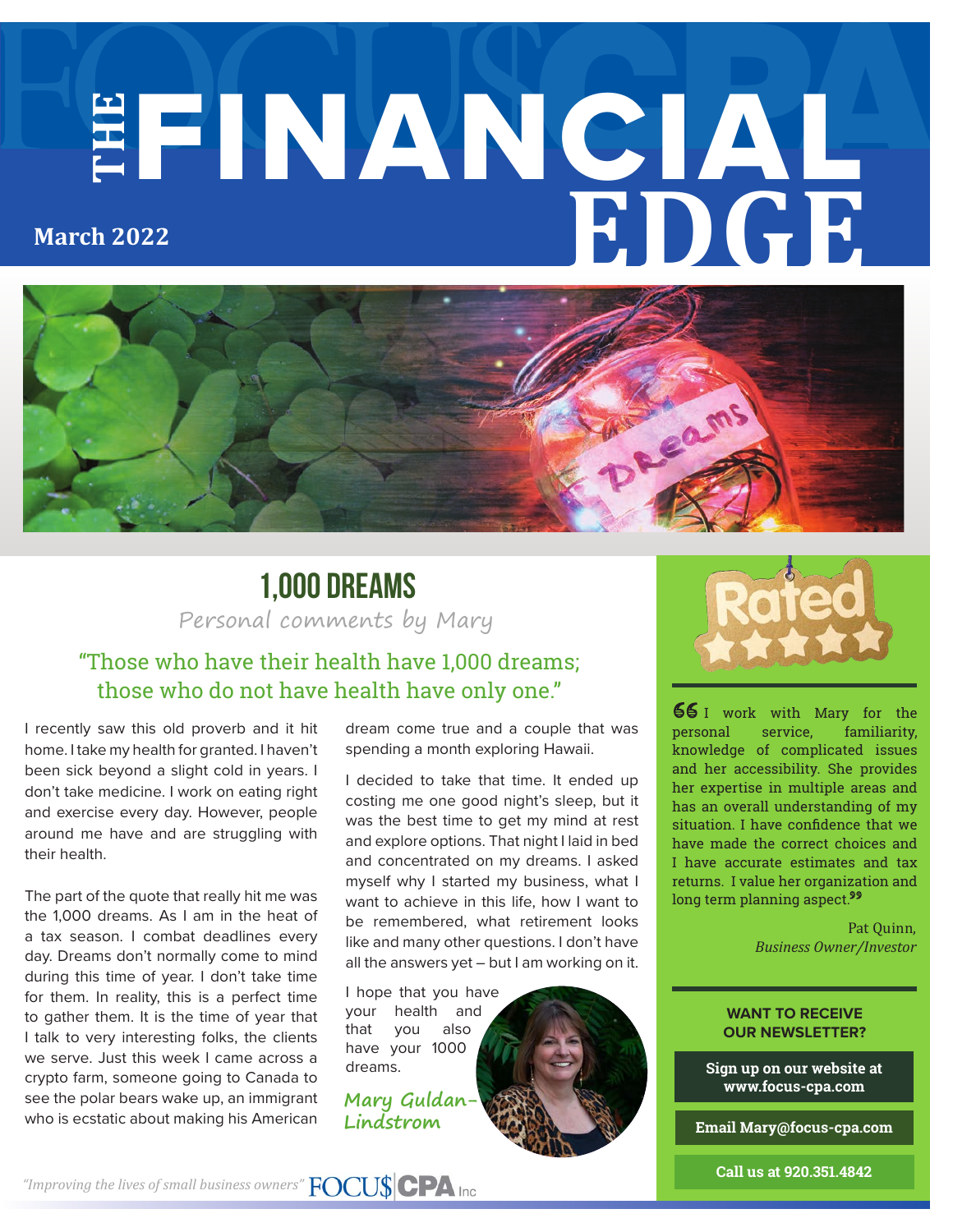# FOCU\$CPA Inc



### **The book review**

| TITLE:                 | <b>Story Driven</b>                        |
|------------------------|--------------------------------------------|
| <b>AUTHOR:</b>         | Bernadette Jiwa                            |
| <b>TOPIC:</b>          | Self Help                                  |
| <b>EASY TO READ:</b>   | $$$$$$$$ $$$$ $$$ $$$ (5 out of 5 dollars) |
| <b>APPLICABLE TO</b>   |                                            |
| <b>SMALL BUSINESS:</b> | \$\$\$\$\$ (5 out of 5 dollars)            |

**Summary:** The book advocates living your story instead of competing with others. It tells why stories provide a competitive advantage. She shares multiple business examples such as Ikea, Tesla, and others and provides a guideline to find and live your business story.

**My recommendation:** The book helped me explore my why - why I started my business. I took the steps to clarify my stories. From there I confirmed my values, my vision and updated my plan to keep Focus CPA consistent with my stories and keep it unique.



Pages: 154 | Published: 2018

### **Tax Records What should you keep?**

**By Mary Guldan-Lindstrom CPA**

Well-organized records make it easier to prepare a tax return and help provide answers if your return is selected for examination or if you receive an IRS notice.

You must keep records, such as receipts, canceled checks, and other documents that support an item of income, a deduction, or a credit appearing on a return as long as they may become material in the administration of any provision of the Internal Revenue Code, which generally will be until the period of limitations expires for that return.

#### **PERIOD OF LIMITATIONS FOR ASSESSMENT OF TAX:**

**3 YEARS -** For assessment of tax you owe, this period is generally 3 years from the date you filed the return. Returns filed before the due date are treated as filed on the due date. For Wisconsin it is 4 years.

**6 YEARS -** If you don't report income that you should have reported, and it's more than 25% of the gross income shown on the return, or it's attributable to foreign financial assets and is more than \$5,000, the time to assess tax is 6 years from the date you filed the return.

**NO LIMIT -** There's no period of limitations to assess tax when you file a fraudulent return or when you don't file a return.

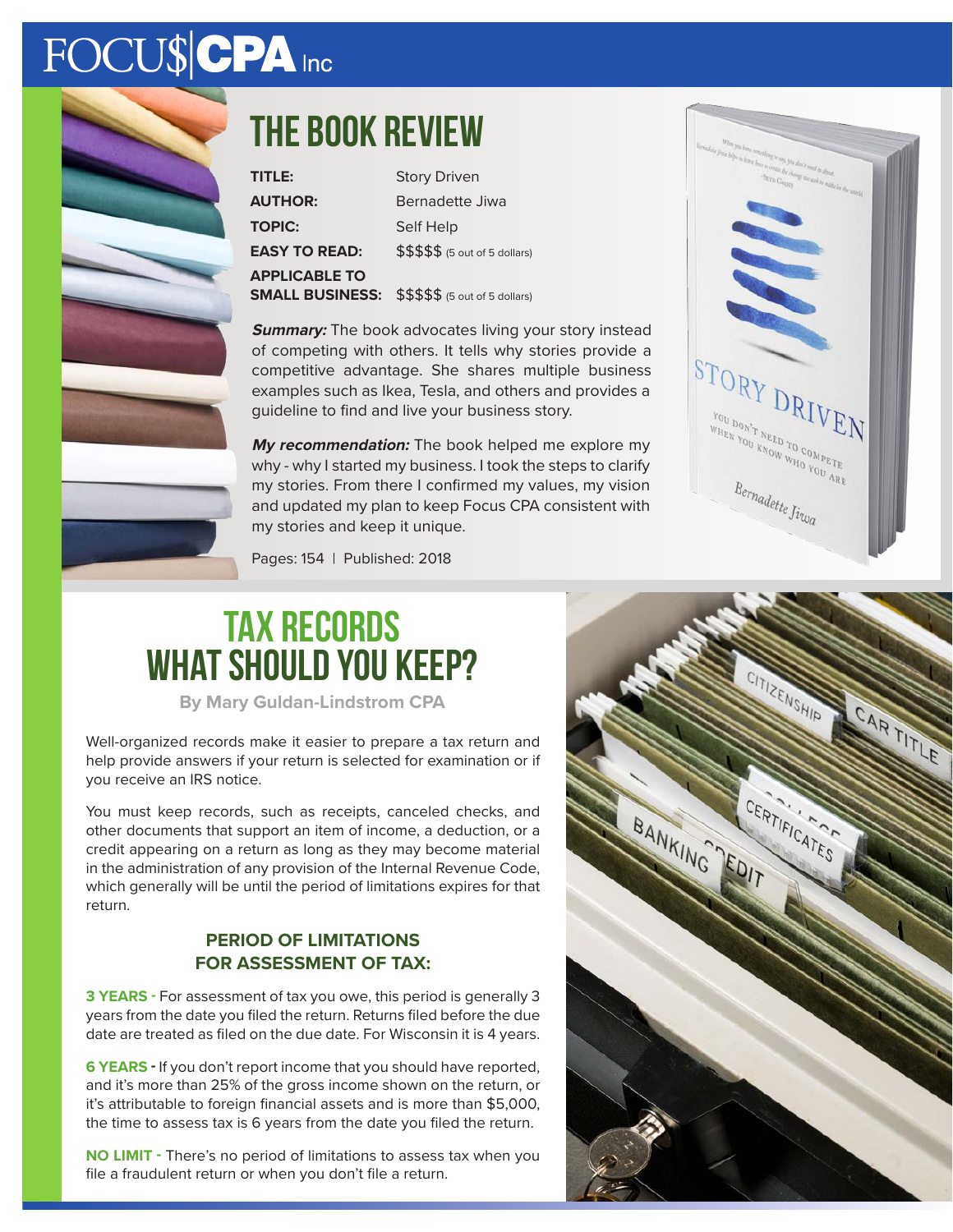#### **March 2022 | The Financial Edge**



### **Finding your Dreams**

**By Mary Guldan-Lindstrom CPA**

Visualizing the future is hard for me. I live in tasks, numbers and concrete ideas. I have discovered that some people live in their dreams. For them taking action to create them is a struggle. They get bored. If this describes you - this article is not for you. However, if you struggle to remember your dreams or just don't take the time to dream - here are some things that I uncovered to help find the dreams that make life worth living.

**SLOW DOWN.** Life zooms by us. Turn off the TV, social media, podcasts and whatever else life is blasting at you. Make a cup of tea. Lay on the ground and watch the clouds. Close your eyes and listen to the world around you. Listen to your own thoughts. I like to play a game with myself – being one with nature. Try not to make a sound, breath, don't move or glide. I find it challenging.

**LIVE IN THE MOMENT.** Stop regretting the past. Quit panicking about the future. Put all you got into what you are doing at the moment, give it your best.

**REWRITE YOUR OWN STORY.** We constantly talk to ourself. I say things to myself like; "Why did I do that? I will never get that done. That was dumb". Be aware of the story that you are telling yourself. Stop the negative and replace it with – "you got this, do what you can, who says it won't get done?"

**IF YOU COULD DO ANYTHING, WHAT WOULD YOU DO?** Assume that you had all the money you needed, the time you needed, the skill, experience and knowledge you needed and whatever resource you needed to achieve it - what would you want to achieve? Take away all your limitations. Most of them are self-imposed to begin with. Write it down. When brainstorming right down everything, even the ridiculous. It could lead you into a new direction.

**TAKE A RISK AND BE YOU.** I like to avoid conflict; I like to stay in the background. So, every time I send an email that steps out of my comfort zone, my gut tightens up. I still hit the send key, maybe a few seconds later but I do send it. Take the time to be genuinely you. My goal is to provide more value. Thus, at times I step out of the role of accountant. I have found that the little extra is positively received. Stop and listen to your intuition and take the risk of being you.

**EXPLORE THE UNKNOWN.** Routine kills creativity. Live the thrill of something new. Drive a different way to work. Write with your other hand. I routinely walk a certain route. The other day I did it backward. It made me think.

**PAY ATTENTION TO WHAT YOU ARE EXCITED.** What happened today that you are the most proud of? What are you looking forward to? Each of us are different and each day we may have different answers.

We create each day. Each day is a combination of all the choices we make. Yes, we have taken on obligations such as being a parent, a spouse, an employee - but they were choices. I have 24 hours of time each day. I have one body and one mind at my disposal. I can make my dreams come true.

### **SPECIAL OFFER**

**WOULD YOU LIKE A FREE KRINGLE FROM UNCLE MIKE'S BAKERY SHOPPE?**

Just encourage a small business owner to set up a free discovery meeting with Mary at Focus CPA Inc. and we will send you a gift card for a free award winning and mouthwatering Kringle of your choice.

A referral is the best compliment that we can receive.

P.S. We are taking a very limited # of new clients until May 2022. We want to make sure our current clients get the service that they need!

*"Improving the lives of small business owners"*